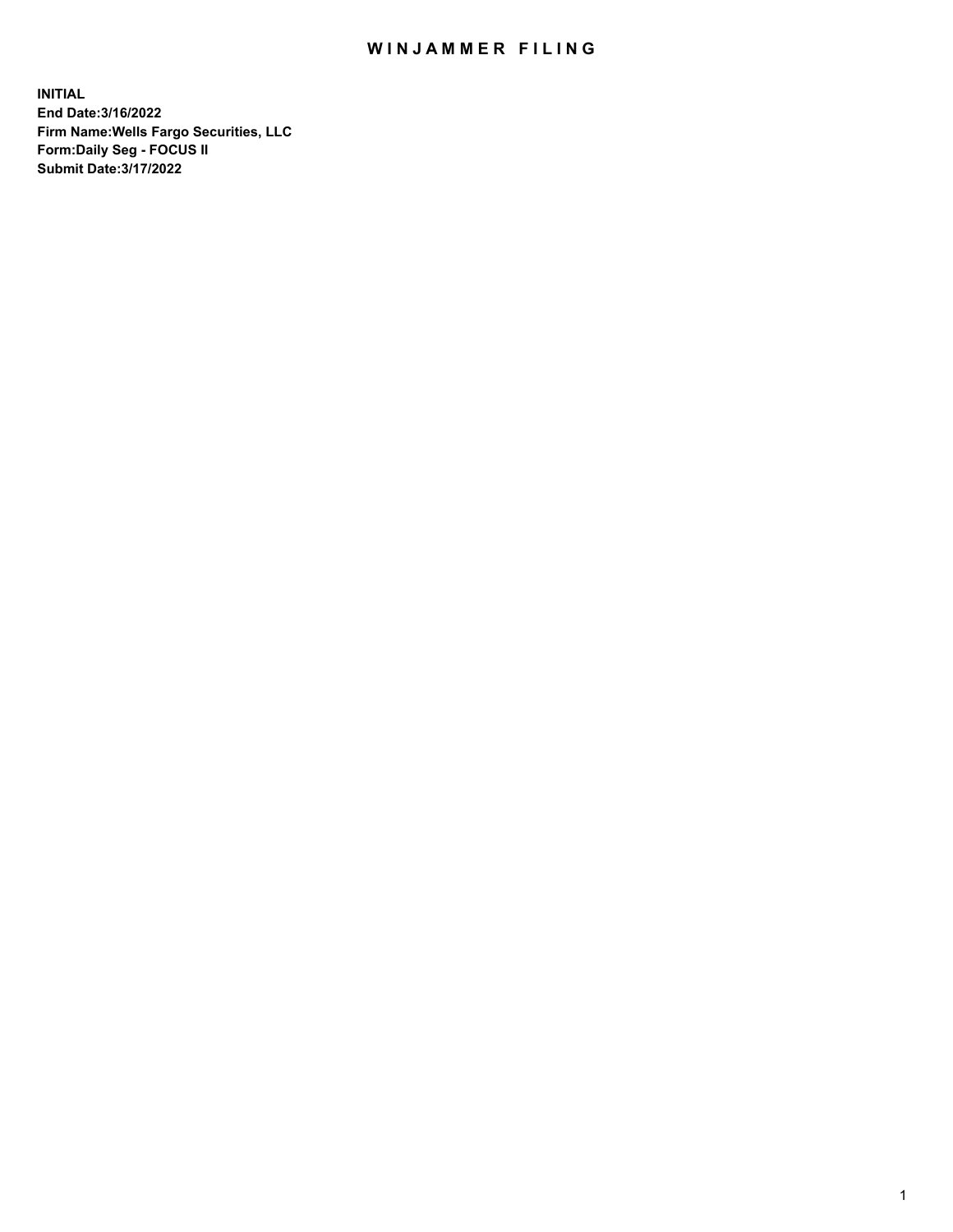**INITIAL End Date:3/16/2022 Firm Name:Wells Fargo Securities, LLC Form:Daily Seg - FOCUS II Submit Date:3/17/2022 Daily Segregation - Cover Page**

| Name of Company                                                                                                                                                                                                                                                                                                                | <b>Wells Fargo Securities LLC</b>                          |
|--------------------------------------------------------------------------------------------------------------------------------------------------------------------------------------------------------------------------------------------------------------------------------------------------------------------------------|------------------------------------------------------------|
| <b>Contact Name</b>                                                                                                                                                                                                                                                                                                            | <b>James Gnall</b>                                         |
| <b>Contact Phone Number</b>                                                                                                                                                                                                                                                                                                    | 917-699-6822                                               |
| <b>Contact Email Address</b>                                                                                                                                                                                                                                                                                                   | james.w.gnall@wellsfargo.com                               |
| FCM's Customer Segregated Funds Residual Interest Target (choose one):<br>a. Minimum dollar amount: ; or<br>b. Minimum percentage of customer segregated funds required:% ; or<br>c. Dollar amount range between: and; or<br>d. Percentage range of customer segregated funds required between:% and%.                         | 105,000,000<br><u>0</u><br>0 <sub>0</sub><br>00            |
| FCM's Customer Secured Amount Funds Residual Interest Target (choose one):<br>a. Minimum dollar amount: ; or<br>b. Minimum percentage of customer secured funds required:%; or<br>c. Dollar amount range between: and; or<br>d. Percentage range of customer secured funds required between:% and%.                            | 30,000,000<br><u>0</u><br>0 <sub>0</sub><br>0 <sub>0</sub> |
| FCM's Cleared Swaps Customer Collateral Residual Interest Target (choose one):<br>a. Minimum dollar amount: ; or<br>b. Minimum percentage of cleared swaps customer collateral required:% ; or<br>c. Dollar amount range between: and; or<br>d. Percentage range of cleared swaps customer collateral required between:% and%. | 355,000,000<br><u>0</u><br>00<br>00                        |

Attach supporting documents CH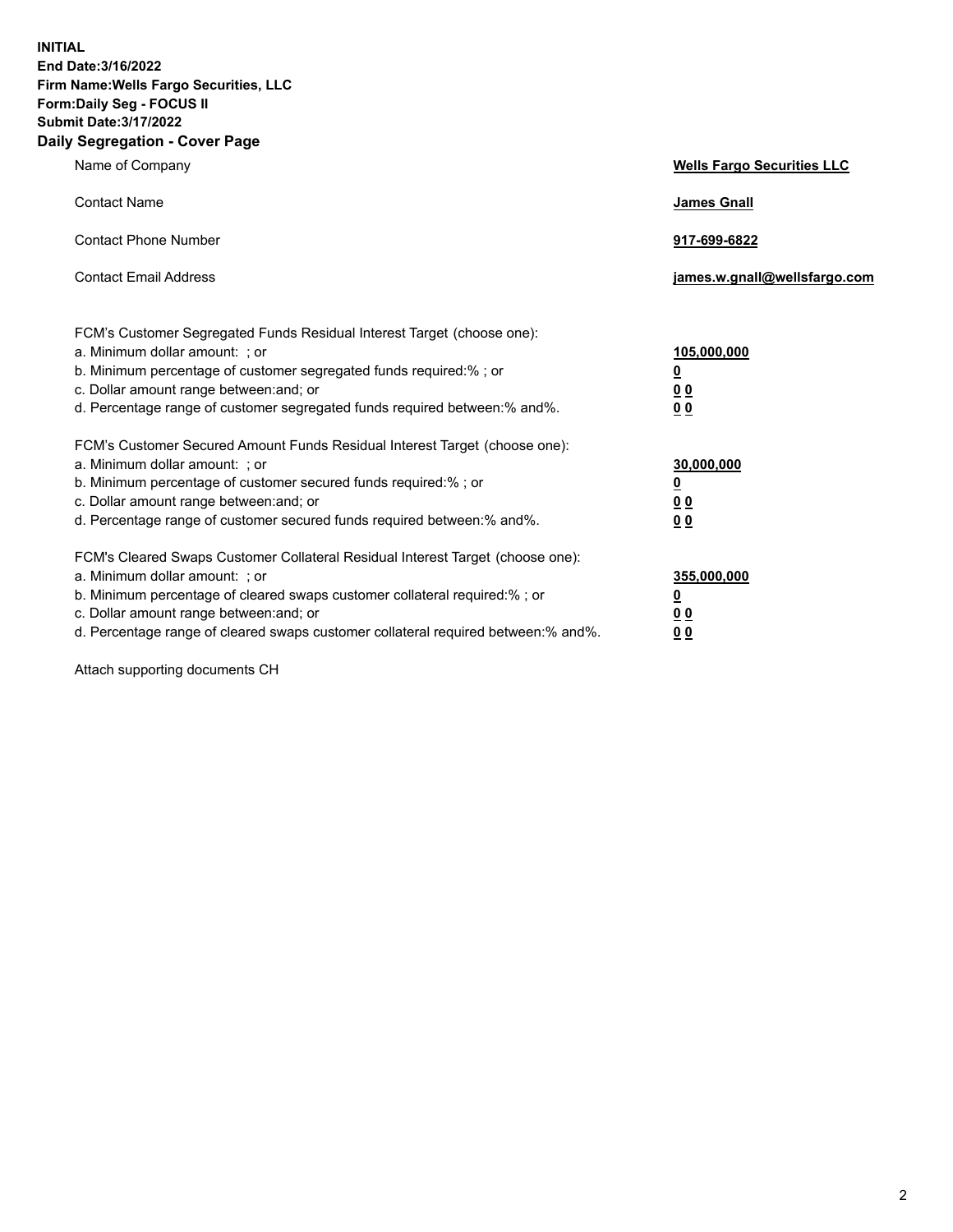**INITIAL End Date:3/16/2022 Firm Name:Wells Fargo Securities, LLC Form:Daily Seg - FOCUS II Submit Date:3/17/2022**

## **Daily Segregation - Secured Amounts**

|    | Foreign Futures and Foreign Options Secured Amounts                                                        |                                  |
|----|------------------------------------------------------------------------------------------------------------|----------------------------------|
|    | Amount required to be set aside pursuant to law, rule or regulation of a foreign                           | $Q$ [7305]                       |
|    | government or a rule of a self-regulatory organization authorized thereunder                               |                                  |
| 1. | Net ledger balance - Foreign Futures and Foreign Option Trading - All Customers                            |                                  |
|    | A. Cash                                                                                                    | 620,951,611 [7315]               |
|    | B. Securities (at market)                                                                                  | 243,168,654 [7317]               |
| 2. | Net unrealized profit (loss) in open futures contracts traded on a foreign board of trade                  | $-165,065,542$ [7325]            |
| 3. | Exchange traded options                                                                                    |                                  |
|    | a. Market value of open option contracts purchased on a foreign board of trade                             | <b>20</b> [7335]                 |
|    | b. Market value of open contracts granted (sold) on a foreign board of trade                               | -81,657 [7337]                   |
| 4. | Net equity (deficit) (add lines 1. 2. and 3.)                                                              | 698,973,086 [7345]               |
| 5. | Account liquidating to a deficit and account with a debit balances - gross amount                          | 1,401,738 [7351]                 |
|    | Less: amount offset by customer owned securities                                                           | -1,344,973 [7352] 56,765 [7354]  |
| 6. | Amount required to be set aside as the secured amount - Net Liquidating Equity                             | 699,029,851 [7355]               |
|    | Method (add lines 4 and 5)                                                                                 |                                  |
| 7. | Greater of amount required to be set aside pursuant to foreign jurisdiction (above) or line                | 699,029,851 [7360]               |
|    | 6.                                                                                                         |                                  |
|    | FUNDS DEPOSITED IN SEPARATE REGULATION 30.7 ACCOUNTS                                                       |                                  |
| 1. | Cash in banks                                                                                              |                                  |
|    | A. Banks located in the United States                                                                      | 258,111,013 [7500]               |
|    | B. Other banks qualified under Regulation 30.7                                                             | 9,136,036 [7520] 267,247,049     |
|    |                                                                                                            | [7530]                           |
| 2. | Securities                                                                                                 |                                  |
|    | A. In safekeeping with banks located in the United States                                                  | 198,014,896 [7540]               |
|    | B. In safekeeping with other banks qualified under Regulation 30.7                                         | 0 [7560] 198,014,896 [7570]      |
| 3. | Equities with registered futures commission merchants                                                      |                                  |
|    | A. Cash                                                                                                    | 20,727,396 [7580]                |
|    | <b>B.</b> Securities                                                                                       | 45,153,758 [7590]                |
|    | C. Unrealized gain (loss) on open futures contracts                                                        | 15,804,191 [7600]                |
|    | D. Value of long option contracts                                                                          | 20 [7610]                        |
|    | E. Value of short option contracts                                                                         | -81,657 [7615] 81,603,708 [7620] |
| 4. | Amounts held by clearing organizations of foreign boards of trade                                          |                                  |
|    | A. Cash                                                                                                    | $0$ [7640]                       |
|    | <b>B.</b> Securities                                                                                       | $0$ [7650]                       |
|    | C. Amount due to (from) clearing organization - daily variation                                            | $0$ [7660]                       |
|    | D. Value of long option contracts                                                                          | $0$ [7670]                       |
|    | E. Value of short option contracts                                                                         | 0 [7675] 0 [7680]                |
| 5. | Amounts held by members of foreign boards of trade                                                         |                                  |
|    | A. Cash                                                                                                    | 449,804,956 [7700]               |
|    | <b>B.</b> Securities                                                                                       | $0$ [7710]                       |
|    | C. Unrealized gain (loss) on open futures contracts                                                        | -169,274,726 [7720]              |
|    | D. Value of long option contracts                                                                          | $0$ [7730]                       |
|    | E. Value of short option contracts                                                                         | 0 [7735] 280,530,230 [7740]      |
| 6. | Amounts with other depositories designated by a foreign board of trade                                     | 0 [7760]                         |
| 7. | Segregated funds on hand                                                                                   | $0$ [7765]                       |
| 8. | Total funds in separate section 30.7 accounts                                                              | 827,395,883 [7770]               |
| 9. | Excess (deficiency) Set Aside for Secured Amount (subtract line 7 Secured Statement<br>Page 1 from Line 8) | 128,366,032 [7380]               |
|    |                                                                                                            |                                  |

- 10. Management Target Amount for Excess funds in separate section 30.7 accounts **30,000,000** [7780]
- 11. Excess (deficiency) funds in separate 30.7 accounts over (under) Management Target **98,366,032** [7785]

3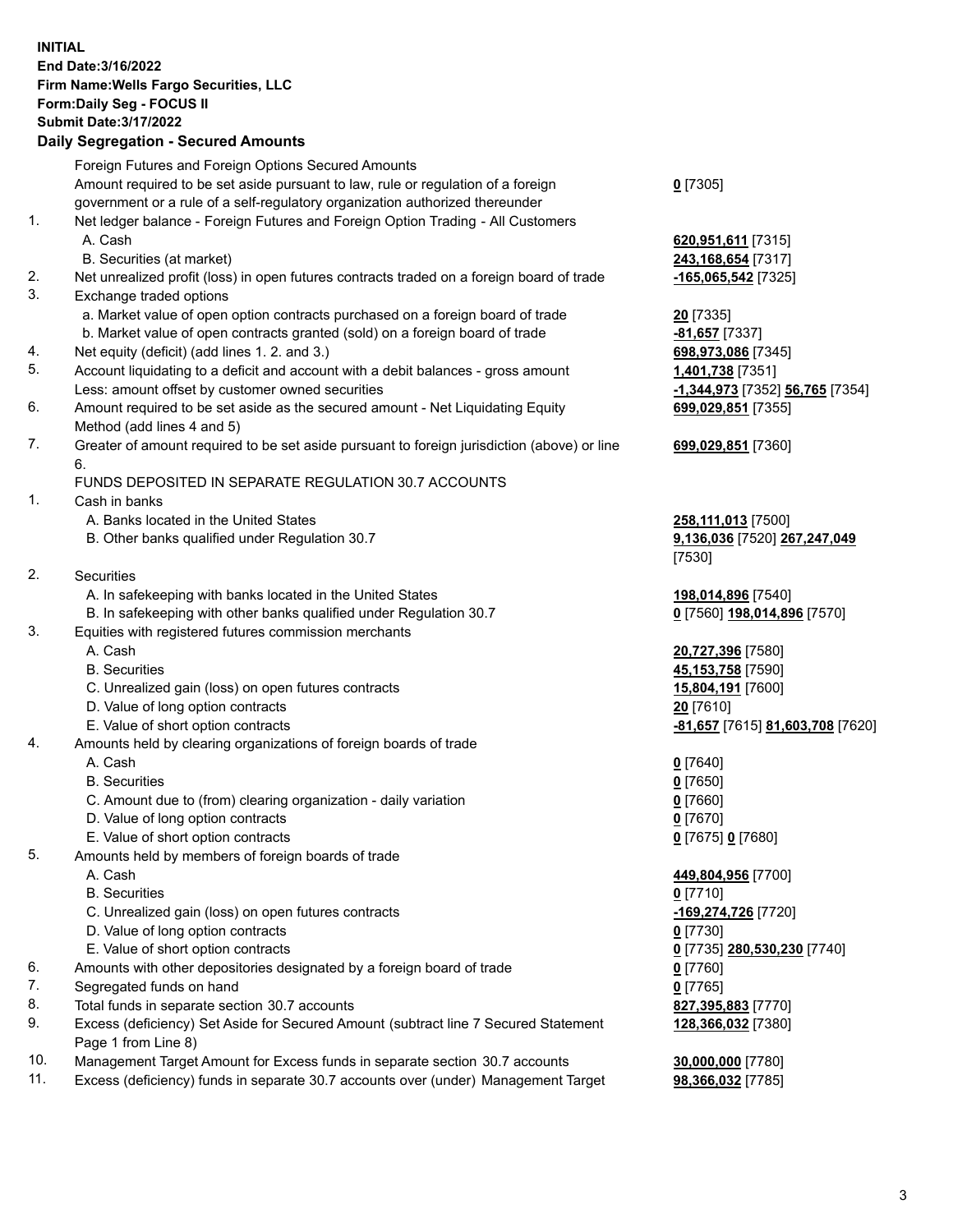**INITIAL End Date:3/16/2022 Firm Name:Wells Fargo Securities, LLC Form:Daily Seg - FOCUS II Submit Date:3/17/2022 Daily Segregation - Segregation Statement** SEGREGATION REQUIREMENTS(Section 4d(2) of the CEAct) 1. Net ledger balance A. Cash **3,573,099,313** [7010] B. Securities (at market) **1,990,992,498** [7020] 2. Net unrealized profit (loss) in open futures contracts traded on a contract market **-247,191,309** [7030] 3. Exchange traded options A. Add market value of open option contracts purchased on a contract market **2,190,152,405** [7032] B. Deduct market value of open option contracts granted (sold) on a contract market **-2,000,064,846** [7033] 4. Net equity (deficit) (add lines 1, 2 and 3) **5,506,988,061** [7040] 5. Accounts liquidating to a deficit and accounts with debit balances - gross amount **218,775,620** [7045] Less: amount offset by customer securities **and the securities <b>-218,726,776** [7047] **48,844** [7050] 6. Amount required to be segregated (add lines 4 and 5) **5,507,036,905** [7060] FUNDS IN SEGREGATED ACCOUNTS 7. Deposited in segregated funds bank accounts A. Cash **175,004,648** [7070] B. Securities representing investments of customers' funds (at market) **625,425,807** [7080] C. Securities held for particular customers or option customers in lieu of cash (at market) **185,223,626** [7090] 8. Margins on deposit with derivatives clearing organizations of contract markets A. Cash **2,880,479,106** [7100] B. Securities representing investments of customers' funds (at market) **124,151,406** [7110] C. Securities held for particular customers or option customers in lieu of cash (at market) **1,805,768,872** [7120] 9. Net settlement from (to) derivatives clearing organizations of contract markets **128,083,967** [7130] 10. Exchange traded options A. Value of open long option contracts **2,190,152,405** [7132] B. Value of open short option contracts **-2,000,064,846** [7133] 11. Net equities with other FCMs A. Net liquidating equity **0** [7140] B. Securities representing investments of customers' funds (at market) **0** [7160] C. Securities held for particular customers or option customers in lieu of cash (at market) **0** [7170] 12. Segregated funds on hand **0** [7150] 13. Total amount in segregation (add lines 7 through 12) **6,114,224,991** [7180] 14. Excess (deficiency) funds in segregation (subtract line 6 from line 13) **607,188,086** [7190] 15. Management Target Amount for Excess funds in segregation **105,000,000** [7194] 16. Excess (deficiency) funds in segregation over (under) Management Target Amount **502,188,086** [7198]

Excess